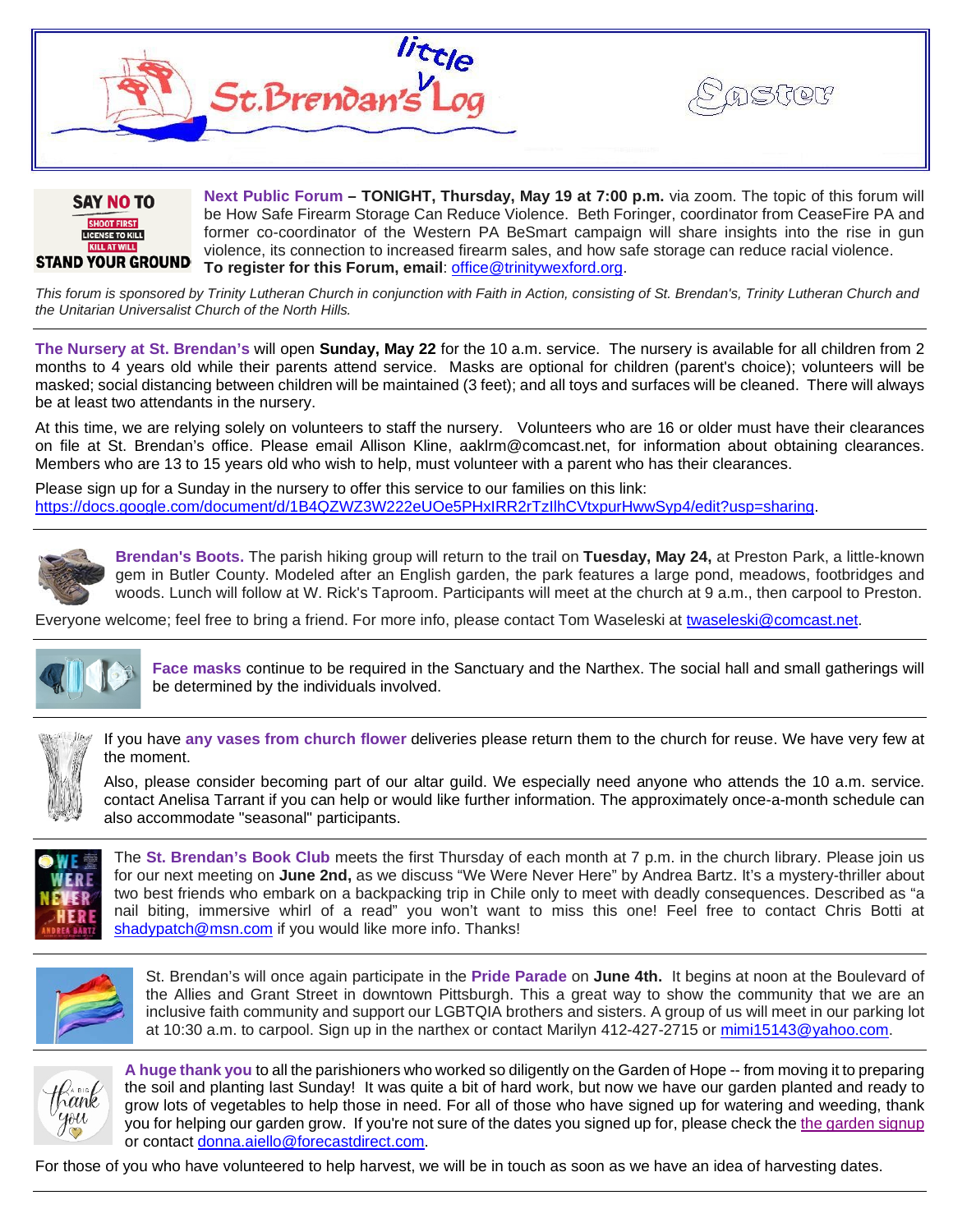

**Our Holiday Happening is back! On Saturday, November 19**, we will hold our annual Cookie Walk AND this year we are bringing back our vendor tables. If anyone is interested in obtaining a table to sell their craft, please let Donna Aiello know ASAP [donna.aiello@forecastdirect.com](mailto:donna.aiello@forecastdirect.com) and she will get you the information.

We will also have a St. Brendan's table; you can donate any homemade items you have for sale, and St. Brendan's will make the profit. It's another way of helping St. Brendan's fundraiser.

Please put this date -- November 19 -- on your calendar for our next Annual Holiday Happenings, including Cookie Walk, vendor sales, soup sales and raffle!

## **Children's Corner**



**Growing up**, my Grandmother Maud, was not a hugging person. She was not harsh or mean, she just didn't like to hug. But. She had a stuffed donkey, Pedro, and if we were afraid of the dark (like I am) or if there was a storm or something bad was happening, we could hug Pedro. Pedro heard all of my cousins and my secrets and fears and never said a thing.

When my Grandmother died, my mother asked me to go through her things, and I found Pedro. And Pedro moved in with me and continues to hear my secrets and fears. But when my sisters and brothers and cousins asked about Pedro, I would smile and say, "Pedro is safe, don't worry."



One Christmas, my sisters sent me a Donkey Christmas Tree ornament with a note, "We know where Pedro is."

It is a family story, but it is also how we would calm our fears when we stayed with our Grandmother and thunderstorms rolled over her house. We are all afraid at times. It is nothing to be ashamed of; even adults are sometimes afraid. Some of us may be afraid of the dark. Some may be afraid of the thunder and lightning that comes with a storm, or spiders and snakes. Can you think of other things people are often afraid of?

When Jesus told His disciples that He was going to return to His Father, they were afraid. What would happen to them? Jesus knew that His disciples were afraid and comforted them with these words. "Peace I leave with you; my peace I give to you. I do not give to you as the world gives. Do not let your hearts be troubled, and do not let them be afraid. . . I am going away, but I will come back to you again. I will come and get you, so that you will always be with Me."

These words helped his disciples feel better and they are still a comfort for us today. Jesus asked God to send the Holy Spirit to comfort His disciples until the day when He returned. That includes you and me! What a wonderful gift Jesus has given us: peace of mind and heart. Whenever we are in the dark or in the storms of life, Jesus is with us.

**Peace, Mother Julie**



## **We celebrate April anniversaries:**

- 30 Amy Boyd 30 Dean Peters 30 Charlotte Pierce
- 2 Thaddeus Popovich 5 Wesley Bell 7 Rob Chappo 12 Terry Dezort 14 Sheila Bigelow 15 James Christenson 21 Gary Basehore 22 Nikki Konley<br>25 Joan Beatrous 26 Reese Long 27 Duke Aretz 27 Sharon Hlaw 25 Joan Beatrous 26 Reese Long 27 Duke Aretz
- -
	-
	-
- 
- 
- 
- 

## **We celebrate April Wedding Anniversaries.**

- 11 Emmalynne & Michael Waseleski 17 Sheila Bigelow & James Roche<br>18 Julia & Michael Wick 18 September 25 Connie & Richard Weichel 27 Chris & Roger Botti 20 Chris & Roger Botti 30 Kate & Keith Heston
	-
	- Connie & Richard Weichel
	-

**Evening Prayer and Taize services:** The last Wednesday Taize service will be **Wednesday May 25.** Due to attendance attrition, these services will no longer be offered. In the fall, if there is interest and commitment, we will consider offering these services again. If you have any questions, please contact Deacon Darrell at [johnsdj31@verizon.net](mailto:johnsdj31@verizon.net) or 412-337-3041.

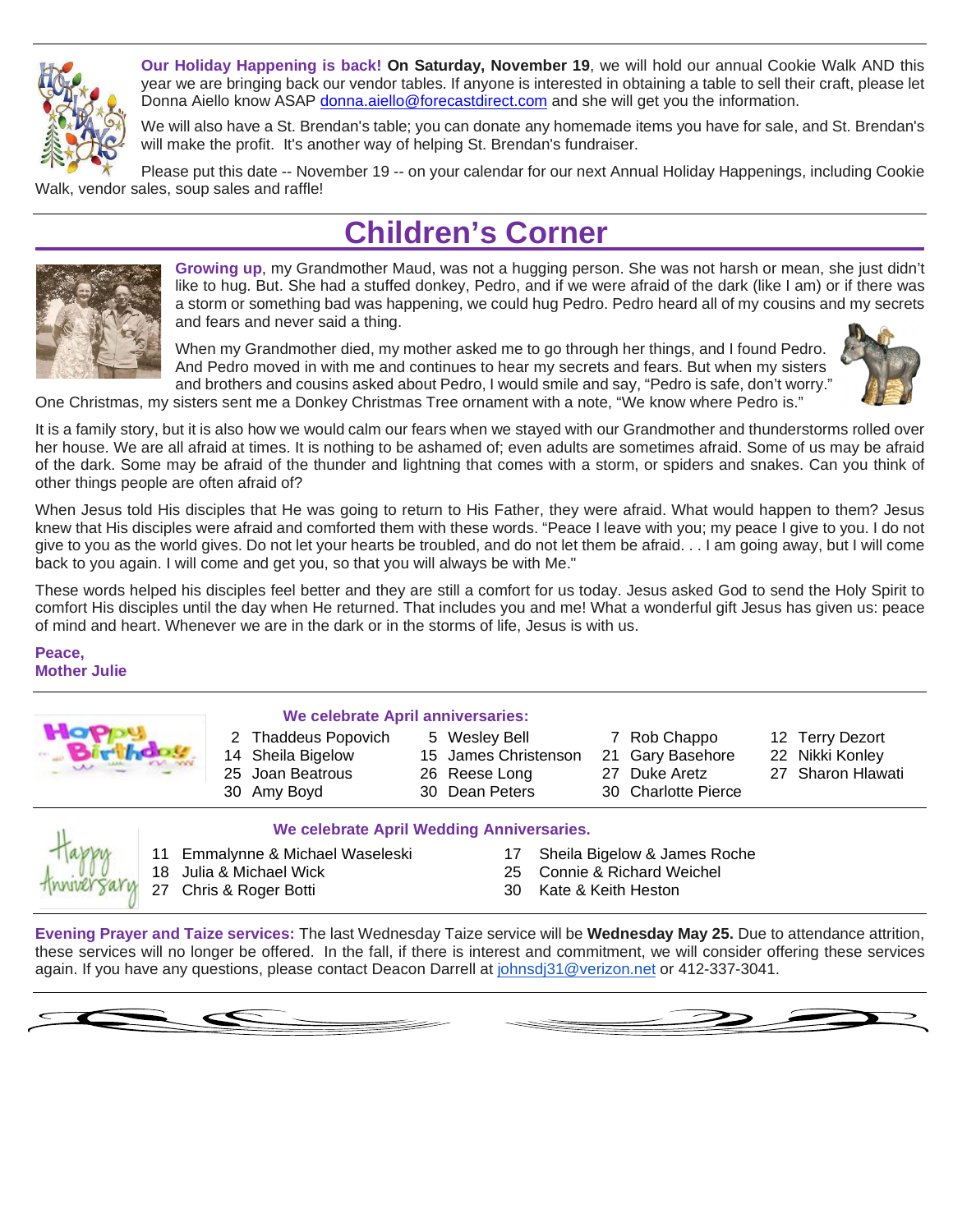# **May Ministry Calendar 2022**

| <b>Date</b>                                                                      | <b>Lectors</b>                                                                                                              | <b>Altar Guild</b>                                 | <b>Greeters</b>                                  | <b>Ushers</b>                                   | <b>Vestry</b>            | <b>Nursery</b>                             | <b>Hospitality</b>      |
|----------------------------------------------------------------------------------|-----------------------------------------------------------------------------------------------------------------------------|----------------------------------------------------|--------------------------------------------------|-------------------------------------------------|--------------------------|--------------------------------------------|-------------------------|
| <b>May 15</b><br><b>Sunday 8 &amp; 10:00 am</b>                                  | 8 Sylvia Affleck<br>1 <sup>st</sup> Linda Limberis<br>2 <sup>nd</sup> Kate Heston<br>P<br><b>Donna Aiello</b>               | <b>Ellen Groves</b><br><b>Libby Juel</b>           | <b>Kathy Miller</b><br><b>Dave Miller</b>        | <b>Eric Helmsen</b><br><b>Kate Heston</b>       | <b>Cameron Grosh</b>     | n/a                                        | <b>Volunteer needed</b> |
| <b>May 18</b><br>Wednesday 7:00 pm                                               | <b>TBD</b>                                                                                                                  | <b>Darrell Johnson</b>                             | $\tilde{\phantom{a}}$                            | $\overline{\phantom{a}}$                        | $\overline{\phantom{a}}$ | $\sim$                                     | $\tilde{\phantom{a}}$   |
| <b>May 22</b><br><b>Sunday 8 &amp; 10:00 am</b><br><b>Children's Sunday, 4th</b> | <b>Joan Beatrous</b><br>1 <sup>st</sup> (Children)<br>$2nd$ (Children)<br>P (Children)                                      | <b>Joan Klinefelter</b><br><b>Anelisa Tarrant</b>  | <b>Annemarie Malbon</b><br><b>John Appledorn</b> | <b>Dale Bertucci</b><br><b>Anthony Bertucci</b> | <b>Mary Bertucci</b>     | <b>Allison Kline</b><br><b>Avery Kline</b> | <b>Volunteer needed</b> |
| <b>May 25</b><br>Wednesday 7:00 pm                                               | <b>TBD</b>                                                                                                                  | <b>Darrell Johnson</b>                             | $\tilde{\phantom{a}}$                            | $\overline{\phantom{a}}$                        | $\overline{\phantom{a}}$ |                                            |                         |
| <b>May 29</b><br><b>Sunday 8 &amp; 10:00 am</b>                                  | <b>Tammy Spoonhoward</b><br>1 <sup>st</sup> Ann Vinski<br>2 <sup>nd</sup> Annemarie Malbon<br><b>Marilyn Mulvihill</b><br>P | <b>Dotti Antonucci</b><br><b>Tammy Spoonhoward</b> | <b>Allison Baierl</b><br><b>Joyce Donadee</b>    | <b>Mike Wick</b><br><b>Donna Aiello</b>         | <b>Kate Heston</b>       | <b>Volunteer needed</b>                    | <b>Volunteer needed</b> |

## **June Ministry Calendar 2022**

| <b>Date</b>                                                                   | <b>Lectors</b>                                                                                                         | <b>Altar Guild</b>                            | <b>Greeters</b>                                 | <b>Ushers</b>                                   | <b>Vestry</b>                               | <b>Nursery</b>                             | <b>Hospitality</b>      |
|-------------------------------------------------------------------------------|------------------------------------------------------------------------------------------------------------------------|-----------------------------------------------|-------------------------------------------------|-------------------------------------------------|---------------------------------------------|--------------------------------------------|-------------------------|
| June 5<br>Sunday 8 & 10:00 am                                                 | 8 George Snyder<br>1 <sup>st</sup> Marilyn Mulvihill<br><b>Dean Peters</b><br>2 <sup>nd</sup><br><b>John Appledorn</b> | <b>Ellen Groves</b><br><b>Dotti Antonucci</b> | <b>Donna Aiello</b><br><b>Susan Shields</b>     | <b>Eric Helmsen</b><br><b>Donna Aiello</b>      | <b>Ruth Horton</b>                          | <b>Volunteer needed</b>                    | <b>Volunteer needed</b> |
| June 12<br>Sunday 8 & 10:00 am                                                | 8 Ellen Groves<br>1 <sup>st</sup> Alan Schneider<br>2 <sup>nd</sup> Tony Turo<br><b>Dean Peters</b><br>P.              | <b>Sylvia Affleck</b><br><b>Janice Moore</b>  | <b>Saundy Waseleski</b><br><b>Tom Waseleski</b> | <b>Kate Heston</b><br><b>John Appledorn</b>     | <b>Donna Aiello</b>                         | <b>Volunteer needed</b>                    | <b>Volunteer needed</b> |
| June 19<br><b>Sunday 8 &amp; 10:00 am</b>                                     | 8 Sylvia Affleck<br>1 <sup>st</sup> Linda Limberis<br>2 <sup>nd</sup> Tim Austin<br><b>P</b> Kate Heston               | <b>Dottie Antonucci</b><br><b>Phoebe Juel</b> | <b>Dean Peters</b><br><b>Wesley Bell</b>        | <b>Allyson Baierl</b><br><b>Mike Wick</b>       | <b>John Appledorn</b><br><b>Neil Galone</b> | <b>Allison Kline</b><br><b>Avery Kline</b> | <b>Volunteer needed</b> |
| June 26<br><b>Sunday 8 &amp; 10:00 am</b><br><b>Children's Sunday,</b><br>4th | 8 Joan Beatrous<br>1 <sup>st</sup> (Children)<br>$2nd$ (Children)<br>P (Children)                                      | <b>Kathy Miller</b><br><b>Libby Juel</b>      | <b>Kathy Miller</b><br><b>Dave Miller</b>       | <b>Dale Bertucci</b><br><b>Anthony Bertucci</b> | <b>Cameron Grosh</b>                        | <b>Volunteer needed</b>                    | <b>Volunteer needed</b> |